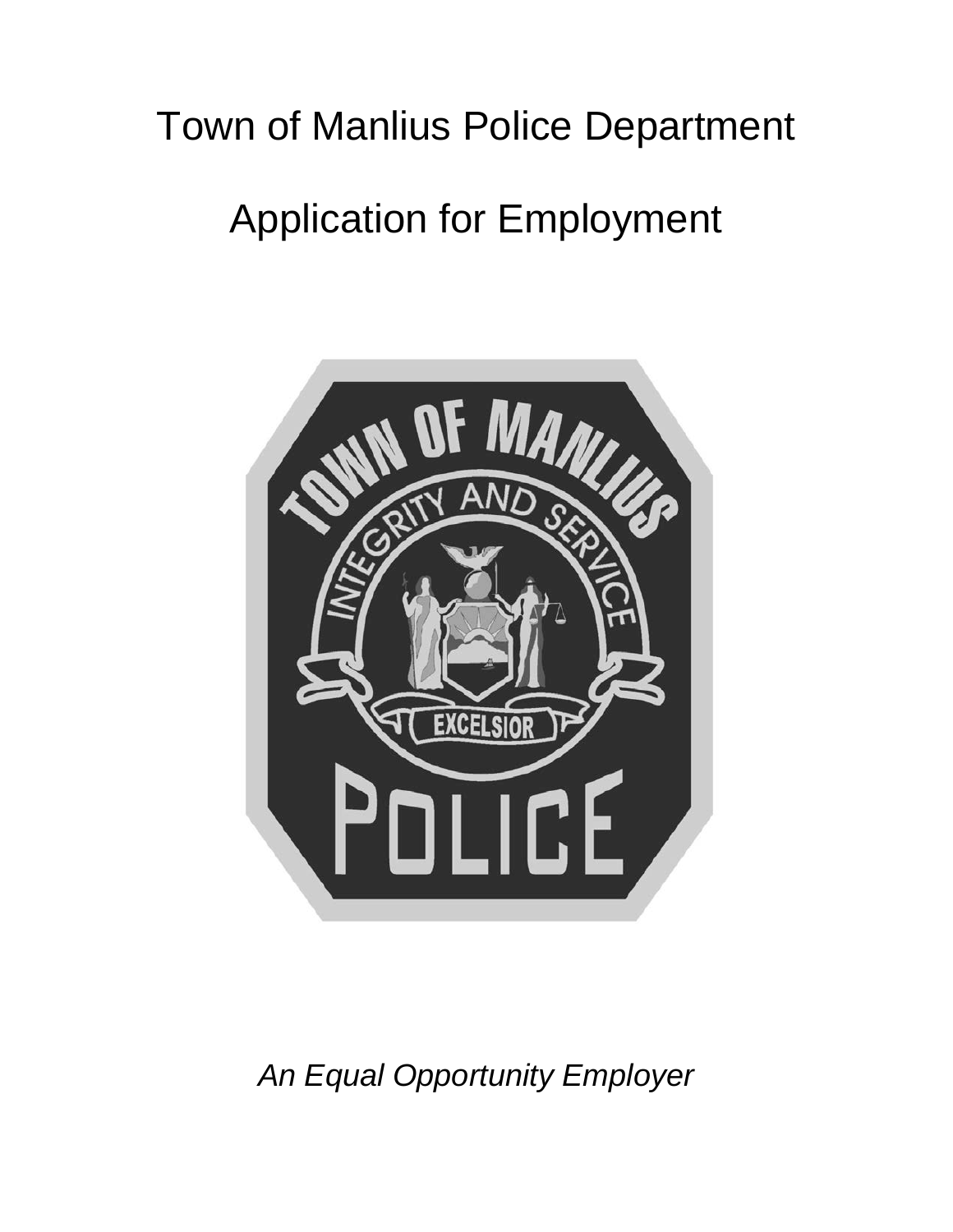# **Instructions to Applicant**

This office will be conducting an evaluation of your character and personal history in order to determine your suitability for appointment to the position of police officer with the Town of Manlius Police Department. Be sure to read the forms and instructions carefully and to fill in the required information on this application. Answers must be complete and accurate. The information you supply will be subject to confirmation by a background investigation to determine your suitability for appointment. Your prompt and personal attention must be given to this matter. Any delay in completing the application, incomplete information or false statements may result in your appointment being withheld or in disqualification. When completed, this application will be reviewed, and your signature will be witnessed by a Town of Manlius Police Department employee. Bear in mind that:

- 1. The applicant must personally complete all portions of this form.
- 2. The answers to all questions must be printed in blue ink.
- 3. All questions must be answered as completely and truthfully.
- 4. If any question does not apply, signify so by entering "N/A" (Not Applicable).
- 5. As you complete each page of this questionnaire, put your initials in the lower right hand corner of each page.
- 6. Two supplemental forms are included in the application. These sheets are located at the end of the application. If necessary, additional supplemental sheet(s) will be provided.

In the presence of a Law Enforcement officer, you will sign below acknowledging you have read and fully understand these instructions.

Witness's Signature/Date/Time Candidate's Signature/Date/Time

New York State Civil Service Law, Section 50 states: " A candidate may be rejected who has intentionally made a false statement of a material fact, or practices, or attempts to practice, any deception or fraud in his application, in his examination, or in securing his eligibility for employment."

NEW YORK STATE HUMAN RIGHTS LAW PROHIBITS DISCRIMINATION BECAUSE OF RACE, CREED, COLOR, NATIONAL ORIGIN, RELIGION, SEX, AGE, DISABILITY, OR MARITAL STATUS.

# **THE TOWN OF MANLIUS POLICE DEPARTMENT IS AN EQUAL OPPORTUNITY EMPLOYER**

If you have any questions regarding any matters pertaining to this form, please contact:

The State Division of Human Rights 100 New Street Syracuse, New York 13202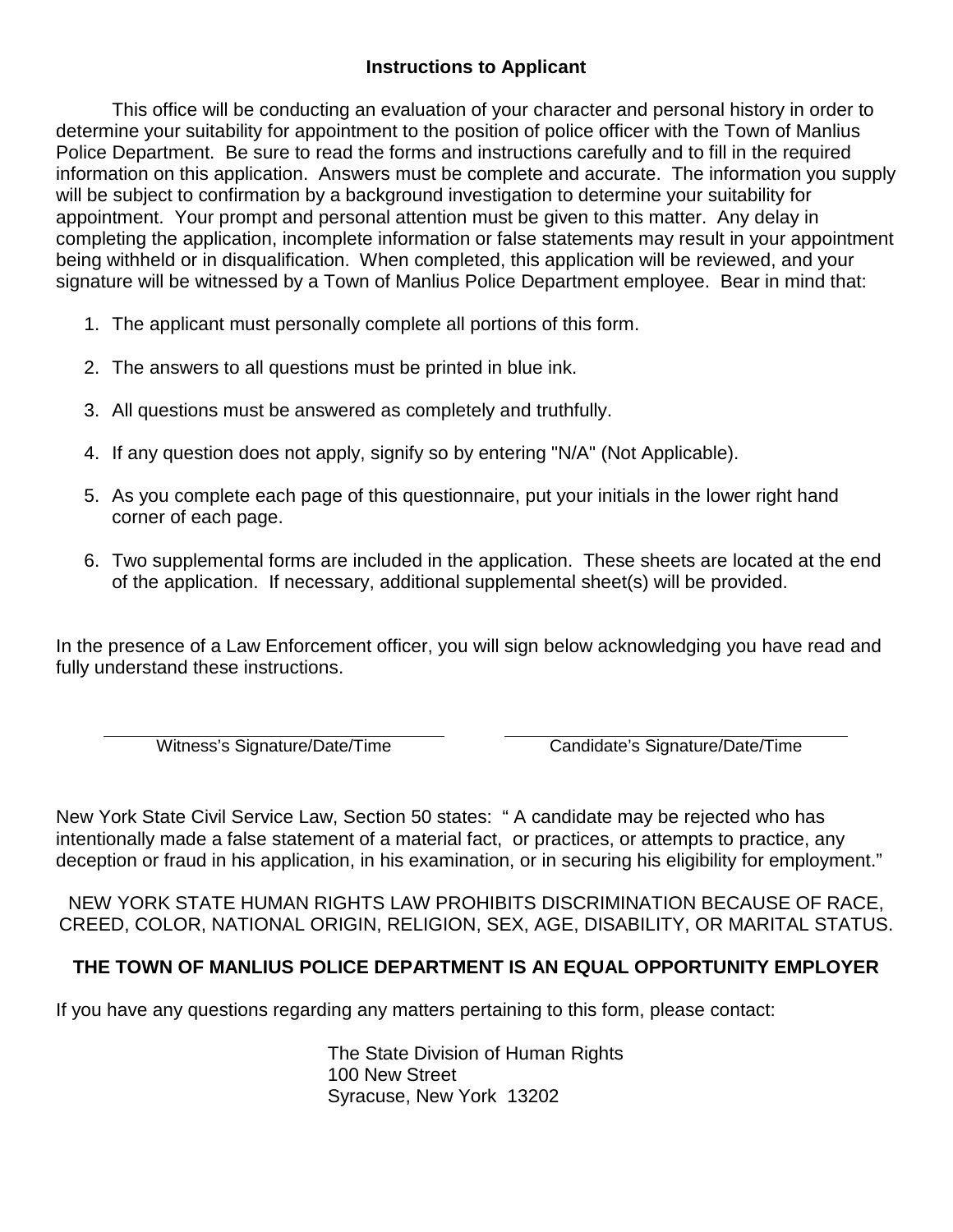| <b>Personal Information And History</b><br>1.       |                   |                   |      |                      |       |                |             |     |
|-----------------------------------------------------|-------------------|-------------------|------|----------------------|-------|----------------|-------------|-----|
| Last Name                                           |                   | First Name        |      |                      |       | Middle Name    |             |     |
| <b>Current Address</b>                              |                   |                   | City |                      | State |                | Zip Code    |     |
| Mailing Address (if different from current address) |                   |                   | City |                      | State |                | Zip Code    |     |
| Home Phone Number                                   | Cell Phone Number | Work Phone Number |      | <b>Email Address</b> |       |                |             |     |
| Social Security Number                              | Date of Birth     | City of Birth     |      | County of Birth      |       | State of Birth | US Citizen? |     |
|                                                     |                   |                   |      |                      |       |                | YES         | NO. |

# **2. Aliases** List all other names that you are or have been known by (Include aliases, nicknames, maiden or married names, etc.)

| Name | Type | Reason |
|------|------|--------|
|      |      |        |
|      |      |        |
|      |      |        |
|      |      |        |
|      |      |        |

# **3. Emergency Notifications**

| Name | Address | Home Phone | Cell Phone | Relationship |
|------|---------|------------|------------|--------------|
|      |         |            |            |              |
|      |         |            |            |              |
|      |         |            |            |              |
|      |         |            |            |              |
|      |         |            |            |              |

# 4. Family Information (List all family members to include: Parent(s)s, Step-Parent(s), Sibling(s), Spouse, Ex-Spouse, and / or Children)

| Full Name               |                 | Alive?<br>$\Box$ YES $\Box$ NO | Full Name               |                 | Alive?<br>$\square$ YES |
|-------------------------|-----------------|--------------------------------|-------------------------|-----------------|-------------------------|
| <b>Street Address</b>   |                 | Relationship                   | <b>Street Address</b>   |                 | Relationship            |
| City / State / Zip Code |                 |                                | City / State / Zip Code |                 |                         |
| <b>DOB</b>              | Phone Number(s) |                                | <b>DOB</b>              | Phone Number(s) |                         |
| Occupation              | Employer        |                                | Occupation              | Employer        |                         |
| Full Name               |                 | Alive?<br>$\Box$ YES $\Box$ NO | Full Name               |                 | Alive?<br>$\square$ YES |
| <b>Street Address</b>   |                 | Relationship                   | <b>Street Address</b>   |                 | Relationship            |
| City / State / Zip Code |                 |                                | City / State / Zip Code |                 |                         |
| <b>DOB</b>              | Phone Number(s) |                                | <b>DOB</b>              | Phone Number(s) |                         |
| Occupation              | Employer        |                                | Occupation              | Employer        |                         |
|                         |                 |                                |                         |                 |                         |

| Full Name               |                 | Alive?<br>$\Box$ YES $\Box$ NO |
|-------------------------|-----------------|--------------------------------|
| <b>Street Address</b>   |                 | Relationship                   |
| City / State / Zip Code |                 |                                |
| <b>DOB</b>              | Phone Number(s) |                                |
| Occupation              | Employer        |                                |
|                         |                 |                                |
| Full Name               |                 | Alive?<br>$\Box$ YES $\Box$ NO |
| <b>Street Address</b>   |                 | Relationship                   |
| City / State / Zip Code |                 |                                |

| <b>DOB</b> | Phone Number(s) |
|------------|-----------------|
| Occupation | Employer        |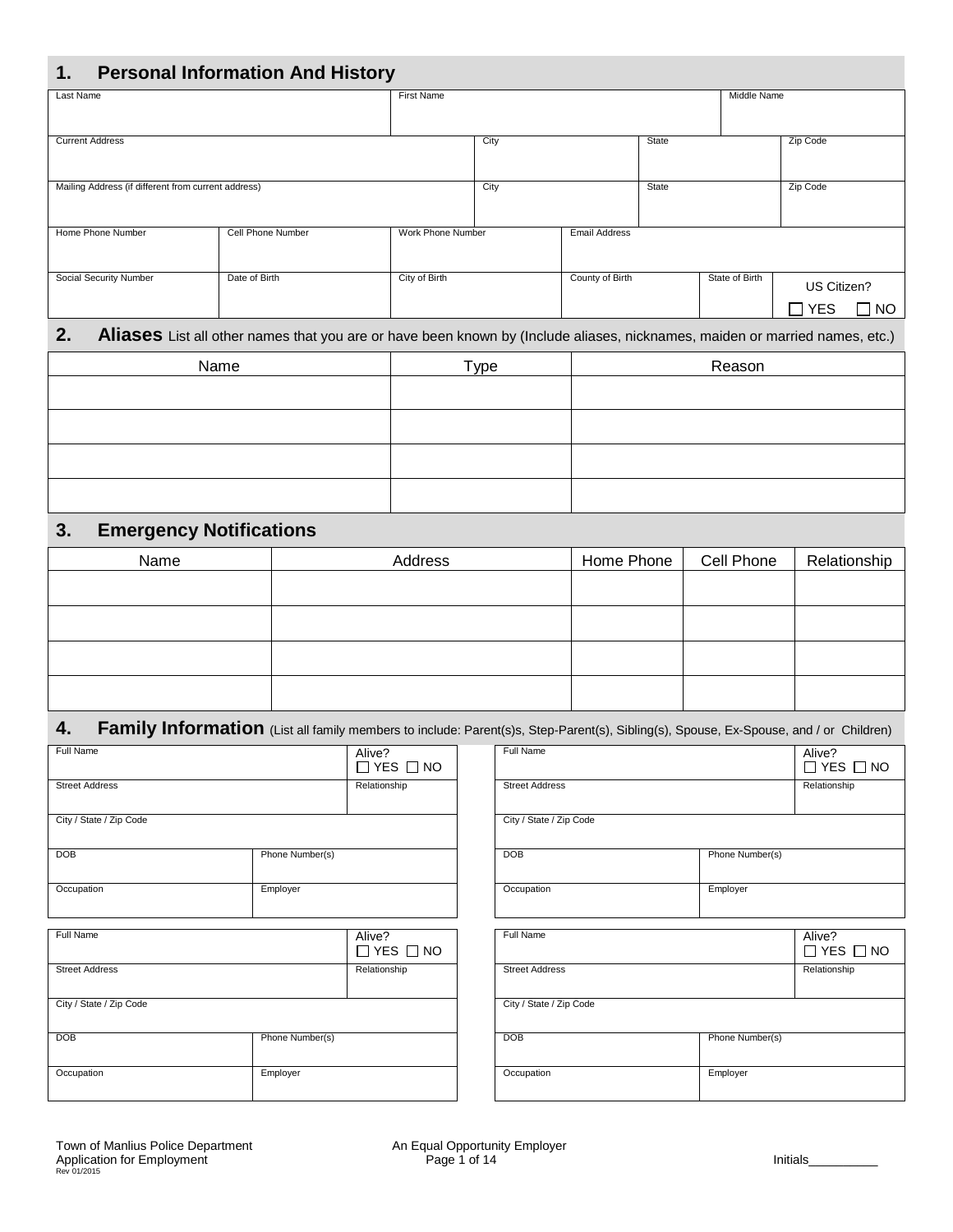|  |  | <b>Family Information Continued</b> |  |
|--|--|-------------------------------------|--|
|--|--|-------------------------------------|--|

| Full Name               |                 | Alive?<br>$\Box$ YES $\Box$ NO | Full Name               |                 | Alive?<br>$\Box$ YES |
|-------------------------|-----------------|--------------------------------|-------------------------|-----------------|----------------------|
| <b>Street Address</b>   |                 | Relationship                   | <b>Street Address</b>   |                 | Relationship         |
| City / State / Zip Code |                 |                                | City / State / Zip Code |                 |                      |
| <b>DOB</b>              | Phone Number(s) |                                | <b>DOB</b>              | Phone Number(s) |                      |
| Occupation              | Employer        |                                | Occupation              | Employer        |                      |

| Full Name               |                 | Alive?<br>$\Box$ YES $\Box$ NO | Full Name               |                 | Alive?<br>$\Box$ YES |
|-------------------------|-----------------|--------------------------------|-------------------------|-----------------|----------------------|
| <b>Street Address</b>   |                 | Relationship                   | <b>Street Address</b>   |                 | Relationship         |
| City / State / Zip Code |                 |                                | City / State / Zip Code |                 |                      |
| <b>DOB</b>              | Phone Number(s) |                                | <b>DOB</b>              | Phone Number(s) |                      |
| Occupation              | Employer        |                                | Occupation              | Employer        |                      |

| Full Name               |                 | Alive?<br>$\Box$ YES $\Box$ NO | Full Name               |                 | Alive?<br>$\Box$ YES |
|-------------------------|-----------------|--------------------------------|-------------------------|-----------------|----------------------|
| <b>Street Address</b>   |                 | Relationship                   | <b>Street Address</b>   |                 | Relationship         |
| City / State / Zip Code |                 |                                | City / State / Zip Code |                 |                      |
| <b>DOB</b>              | Phone Number(s) |                                | <b>DOB</b>              | Phone Number(s) |                      |
| Occupation              | Employer        |                                | Occupation              | Employer        |                      |
| Full Name               |                 | Alive?<br>$\Box$ YES $\Box$ NO | Full Name               |                 | Alive?<br>$\Box$ YES |

| <b>UNDER AUGHOOD</b>          |          | <b>INCIGRIORISHIP</b> | <b>ULL DUL AUGHT DOO</b> |                 |
|-------------------------------|----------|-----------------------|--------------------------|-----------------|
| City / State / Zip Code       |          |                       | City / State / Zip Code  |                 |
| <b>DOB</b><br>Phone Number(s) |          |                       | <b>DOB</b>               | Phone Number(s) |
| Occupation                    | Employer |                       | Occupation               | Employer        |
|                               |          |                       |                          |                 |

| 4.                      | <b>Family Information Continued</b> |                                |                         |                 |                                |
|-------------------------|-------------------------------------|--------------------------------|-------------------------|-----------------|--------------------------------|
| <b>Full Name</b>        |                                     | Alive?<br>$\Box$ YES $\Box$ NO | Full Name               |                 | Alive?<br>$\Box$ YES $\Box$ NO |
| <b>Street Address</b>   |                                     | Relationship                   | <b>Street Address</b>   |                 | Relationship                   |
| City / State / Zip Code |                                     |                                | City / State / Zip Code |                 |                                |
| DOB                     | Phone Number(s)                     |                                | <b>DOB</b>              | Phone Number(s) |                                |
| Occupation              | Employer                            |                                | Occupation              | Employer        |                                |
| <b>Full Name</b>        |                                     | Alive?<br>$\Box$ YES $\Box$ NO | Full Name               |                 | Alive?<br>$\Box$ YES $\Box$ NO |
| <b>Street Address</b>   |                                     | Relationship                   | <b>Street Address</b>   |                 | Relationship                   |
| City / State / Zip Code |                                     |                                | City / State / Zip Code |                 |                                |
| DOB                     | Phone Number(s)                     |                                | DOB                     | Phone Number(s) |                                |
| Occupation              | Employer                            |                                | Occupation              | Employer        |                                |
| <b>Full Name</b>        |                                     | Alive?<br>$\Box$ YES $\Box$ NO | Full Name               |                 | Alive?<br>$\Box$ YES $\Box$ NO |
| <b>Street Address</b>   |                                     | Relationship                   | <b>Street Address</b>   |                 | Relationship                   |
| City / State / Zip Code |                                     |                                | City / State / Zip Code |                 |                                |
| DOB                     | Phone Number(s)                     |                                | <b>DOB</b>              | Phone Number(s) |                                |
| Occupation              | Employer                            |                                | Occupation              | Employer        |                                |
| <b>Full Name</b>        |                                     | Alive?<br>$\Box$ YES $\Box$ NO | <b>Full Name</b>        |                 | Alive?<br>$\Box$ YES $\Box$ NO |
| <b>Street Address</b>   |                                     | Relationship                   | <b>Street Address</b>   |                 | Relationship                   |
| City / State / Zip Code |                                     |                                | City / State / Zip Code |                 |                                |
| DOB                     | Phone Number(s)                     |                                | <b>DOB</b>              | Phone Number(s) |                                |

| 5. | <b>Persons Currently Living With You</b> |              |     |
|----|------------------------------------------|--------------|-----|
|    | Name                                     | Relationship | Age |
|    |                                          |              |     |
|    |                                          |              |     |
|    |                                          |              |     |
|    |                                          |              |     |
|    |                                          |              |     |
|    |                                          |              |     |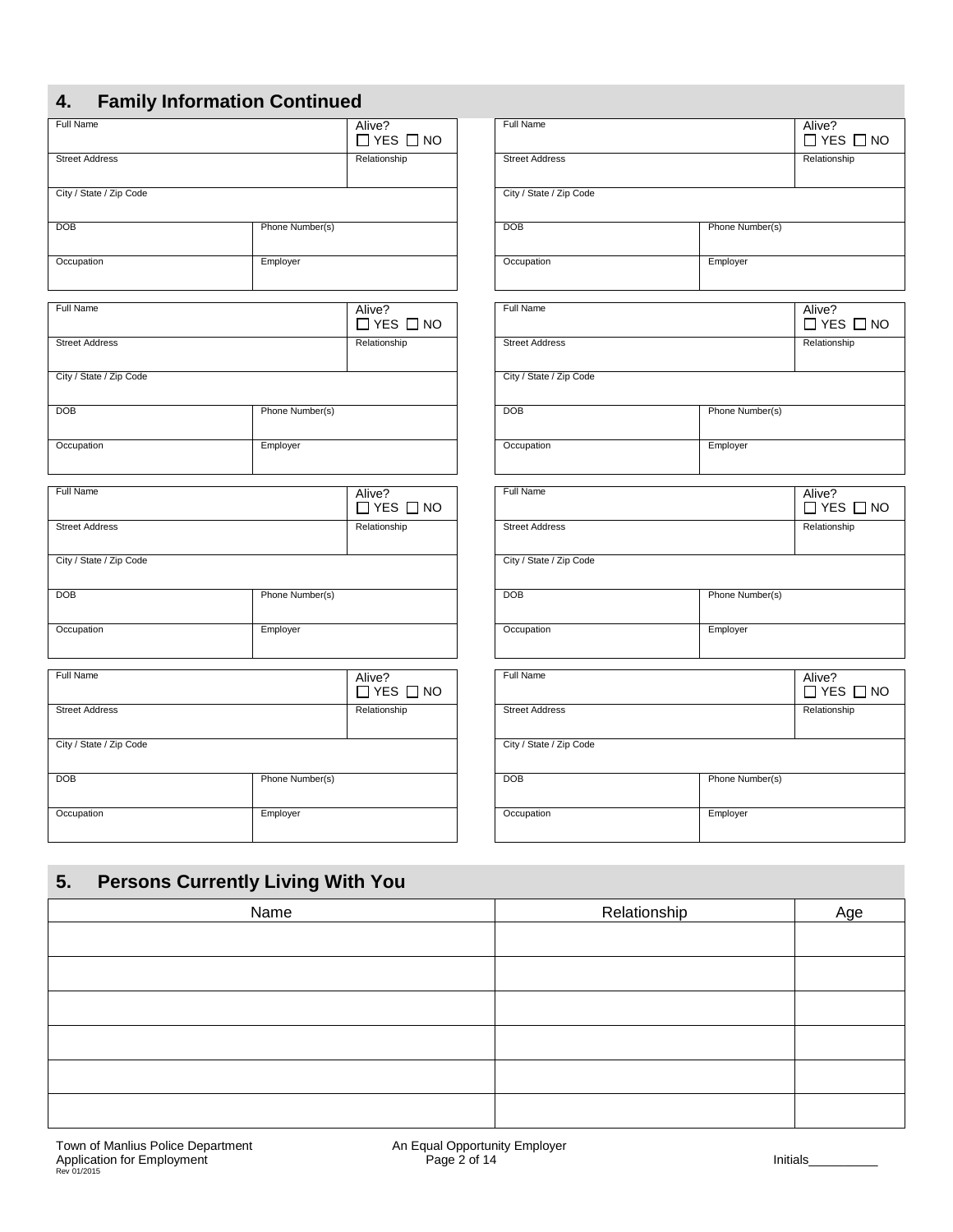| List All Prior Addresses (Please list in order of most current first)<br>6. |      |                                       |        |                       |  |  |  |  |
|-----------------------------------------------------------------------------|------|---------------------------------------|--------|-----------------------|--|--|--|--|
| Date                                                                        | Date |                                       | Rent / |                       |  |  |  |  |
| From                                                                        | To   | Address (Include city, state country) | Own    | Landlord Name / Phone |  |  |  |  |
|                                                                             |      |                                       |        |                       |  |  |  |  |
|                                                                             |      |                                       |        |                       |  |  |  |  |
|                                                                             |      |                                       |        |                       |  |  |  |  |
|                                                                             |      |                                       |        |                       |  |  |  |  |
|                                                                             |      |                                       |        |                       |  |  |  |  |
|                                                                             |      |                                       |        |                       |  |  |  |  |
|                                                                             |      |                                       |        |                       |  |  |  |  |
|                                                                             |      |                                       |        |                       |  |  |  |  |
|                                                                             |      |                                       |        |                       |  |  |  |  |
|                                                                             |      |                                       |        |                       |  |  |  |  |
|                                                                             |      |                                       |        |                       |  |  |  |  |
|                                                                             |      |                                       |        |                       |  |  |  |  |
|                                                                             |      |                                       |        |                       |  |  |  |  |
|                                                                             |      |                                       |        |                       |  |  |  |  |
|                                                                             |      |                                       |        |                       |  |  |  |  |
|                                                                             |      |                                       |        |                       |  |  |  |  |
|                                                                             |      |                                       |        |                       |  |  |  |  |
|                                                                             |      |                                       |        |                       |  |  |  |  |
|                                                                             |      |                                       |        |                       |  |  |  |  |
|                                                                             |      |                                       |        |                       |  |  |  |  |

#### **7. Clubs, Organizations, Hobbies, Sports and Interests** (Include any clubs or organizations you are currently a member of.)

| Do you hold any beliefs that would prevent you from taking a human life (if necessary) as part of your police duties? |                                                 |  |  |  |  |  |
|-----------------------------------------------------------------------------------------------------------------------|-------------------------------------------------|--|--|--|--|--|
|                                                                                                                       | $\Box$ YES $\Box$ NO (If yes, please explain: ) |  |  |  |  |  |

 Do you hold any personal belief that would prevent you from performing the duties of a Police Officer? □ YES □ NO (If yes, please explain: )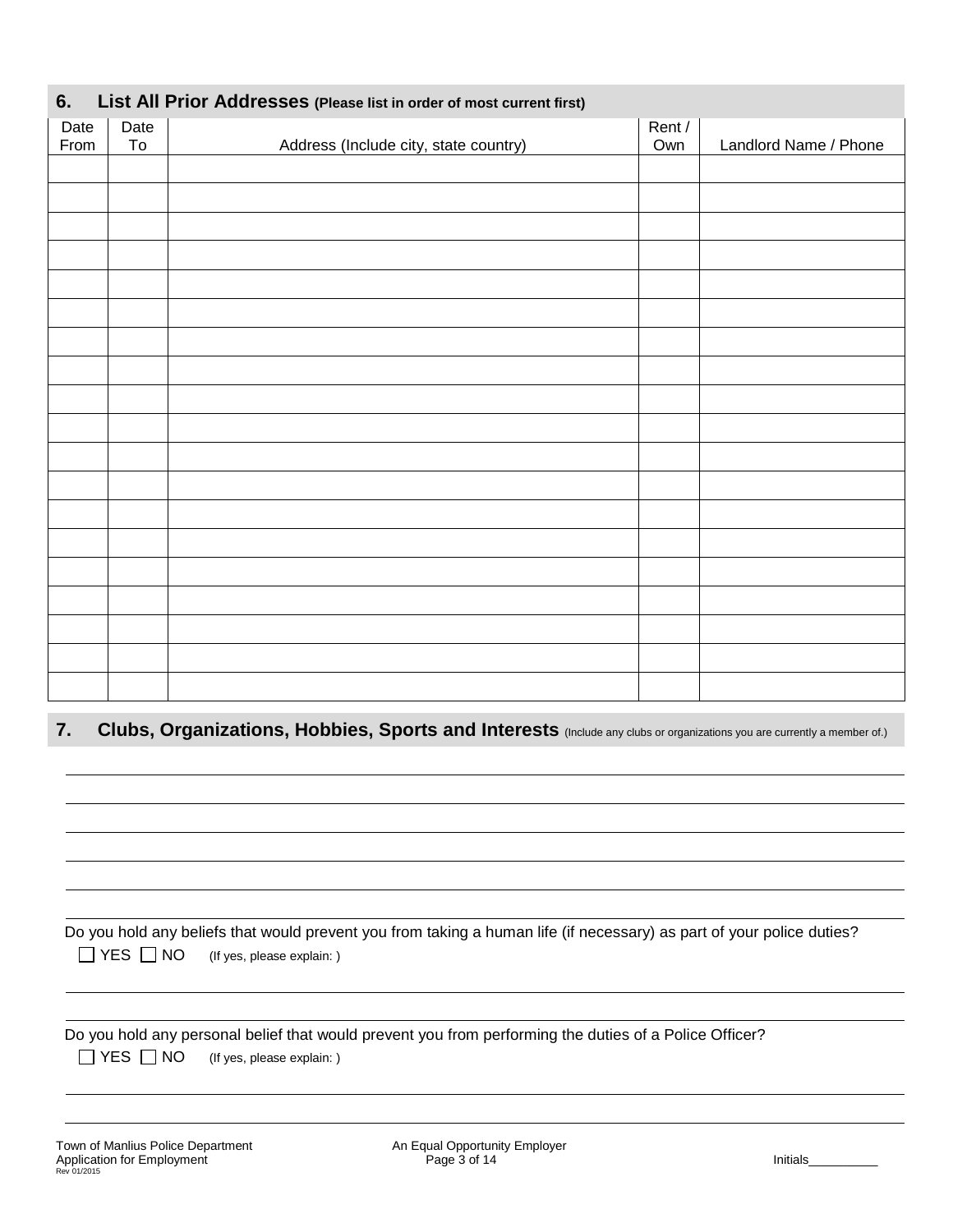# **8. Education, Training, Business, Specialty Courses, etc.(Please list in order of most current first)**

| Name of School or Institution                                   | Address          |                                   | Date attended from | Date attended to |
|-----------------------------------------------------------------|------------------|-----------------------------------|--------------------|------------------|
| Type of school (Grammar, High school, College, Technical, Etc.) | Grades completed | Graduated?                        | Major (If any)     | Degree           |
|                                                                 |                  |                                   |                    |                  |
|                                                                 |                  | $\Box$ YES $\Box$ NO              |                    |                  |
| Name of School or Institution                                   | Address          |                                   | Date attended from | Date attended to |
|                                                                 |                  |                                   |                    |                  |
| Type of school (Grammar, High school, College, Technical, Etc.) | Grades completed | Graduated?                        | Major (If any)     | Degree           |
|                                                                 |                  | $\Box$ YES $\Box$ NO              |                    |                  |
|                                                                 |                  |                                   |                    |                  |
| Name of School or Institution                                   | Address          |                                   | Date attended from | Date attended to |
|                                                                 |                  |                                   |                    |                  |
| Type of school (Grammar, High school, College, Technical, Etc.) | Grades completed | Graduated?                        | Major (If any)     | Degree           |
|                                                                 |                  | $\Box$ YES $\Box$ NO              |                    |                  |
| Name of School or Institution                                   | Address          |                                   | Date attended from | Date attended to |
|                                                                 |                  |                                   |                    |                  |
| Type of school (Grammar, High school, College, Technical, Etc.) | Grades completed | Graduated?                        | Major (If any)     | Degree           |
|                                                                 |                  | ⊟ YES □ NO                        |                    |                  |
|                                                                 |                  |                                   |                    |                  |
| Name of School or Institution                                   | Address          |                                   | Date attended from | Date attended to |
|                                                                 |                  |                                   |                    |                  |
| Type of school (Grammar, High school, College, Technical, Etc.) | Grades completed | Graduated?                        | Major (If any)     | Degree           |
|                                                                 |                  | $\Box$ YES $\Box$ NO              |                    |                  |
|                                                                 |                  |                                   |                    |                  |
| Name of School or Institution                                   | Address          |                                   | Date attended from | Date attended to |
| Type of school (Grammar, High school, College, Technical, Etc.) | Grades completed | Graduated?                        | Major (If any)     | Degree           |
|                                                                 |                  |                                   |                    |                  |
|                                                                 |                  | $\Box$ Yes $\Box$ No              |                    |                  |
| Name of School or Institution                                   | Address          |                                   | Date attended from | Date attended to |
|                                                                 |                  |                                   |                    |                  |
| Type of school (Grammar, High school, College, Technical, Etc.) | Grades completed | Graduated?                        | Major (If any)     | Degree           |
|                                                                 |                  | ⊟ YES □ NO                        |                    |                  |
|                                                                 |                  |                                   |                    |                  |
| Name of School or Institution                                   | Address          |                                   | Date attended from | Date attended to |
|                                                                 |                  |                                   |                    |                  |
| Type of school (Grammar, High school, College, Technical, Etc.) | Grades completed | Graduated?                        | Major (If any)     | Degree           |
|                                                                 |                  | $\Box$ YES $\Box$ NO              |                    |                  |
| Name of School or Institution                                   | Address          |                                   | Date attended from | Date attended to |
|                                                                 |                  |                                   |                    |                  |
| Type of school (Grammar, High school, College, Technical, Etc.) | Grades completed | Graduated?                        | Major (If any)     | Degree           |
|                                                                 |                  |                                   |                    |                  |
|                                                                 |                  | $\Box$ YES $\Box$ NO              |                    |                  |
| Were you ever suspended or expelled from any school? $\Box$     |                  | YES NO (If yes, please explain: ) |                    |                  |

# **9. Special Skills Knowledge and Abilities**  Skill Description (e.g., Computer skills and software, languages spoken, etc.) Skill Level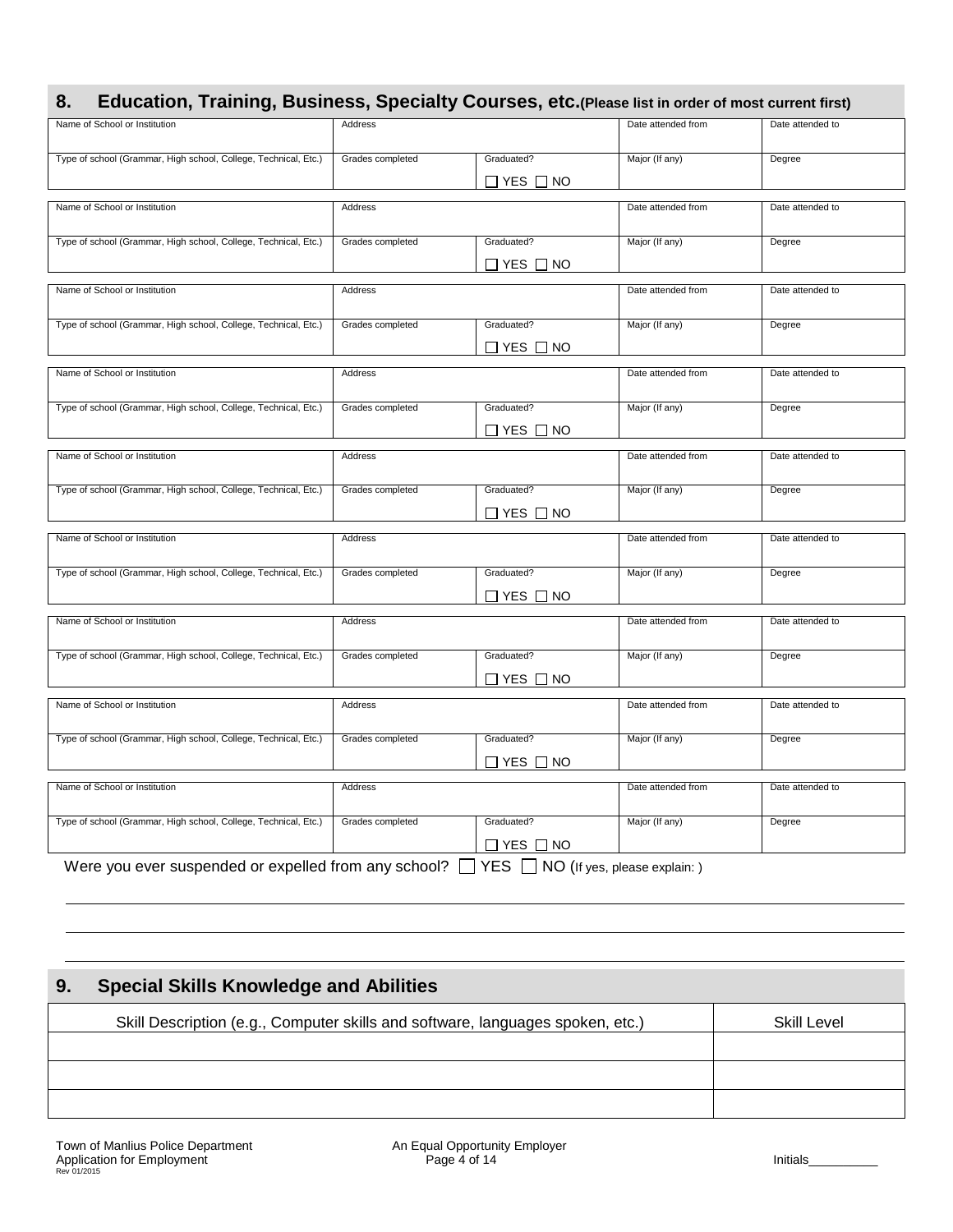#### **10. Military Service (Including ROTC, Reserves, Coast Guard)**

Have you ever served in the US Military?  $\Box$  YES  $\Box$  NO Military ID Number (If Applicable):

| Have you ever served in the military of another nation?<br><b>YES</b><br>NO. |                   |                     |                                         |                            |  |  |  |
|------------------------------------------------------------------------------|-------------------|---------------------|-----------------------------------------|----------------------------|--|--|--|
| <b>Current Military Status</b>                                               | Highest Rank Held | Rank When Separated | <b>Current Selective Service Status</b> | Type of Military Discharge |  |  |  |
|                                                                              |                   |                     |                                         |                            |  |  |  |
|                                                                              |                   |                     |                                         |                            |  |  |  |
|                                                                              |                   |                     |                                         |                            |  |  |  |
| the contract of the contract of                                              | __________        |                     |                                         |                            |  |  |  |

If discharge was not "honorable" please explain:

#### **11. List All Duty Stations**

| Date From | Date To | <b>Branch</b> | Station | Specialty | <b>Highest Rank</b> | Status |
|-----------|---------|---------------|---------|-----------|---------------------|--------|
|           |         |               |         |           |                     |        |
|           |         |               |         |           |                     |        |
|           |         |               |         |           |                     |        |
|           |         |               |         |           |                     |        |
|           |         |               |         |           |                     |        |
|           |         |               |         |           |                     |        |
|           |         |               |         |           |                     |        |
|           |         |               |         |           |                     |        |
|           |         |               |         |           |                     |        |
|           |         |               |         |           |                     |        |
|           |         |               |         |           |                     |        |
|           |         |               |         |           |                     |        |

#### **12. List Any Commendations And Or Decorations Received**

| Date | Commendation | Reason |
|------|--------------|--------|
|      |              |        |
|      |              |        |
|      |              |        |
|      |              |        |
|      |              |        |
|      |              |        |

#### **13. List All Discipline Received (Include Demotions, Courts Martial, Etc.)**

| Date | <b>Discipline</b> | Reason |
|------|-------------------|--------|
|      |                   |        |
|      |                   |        |
|      |                   |        |
|      |                   |        |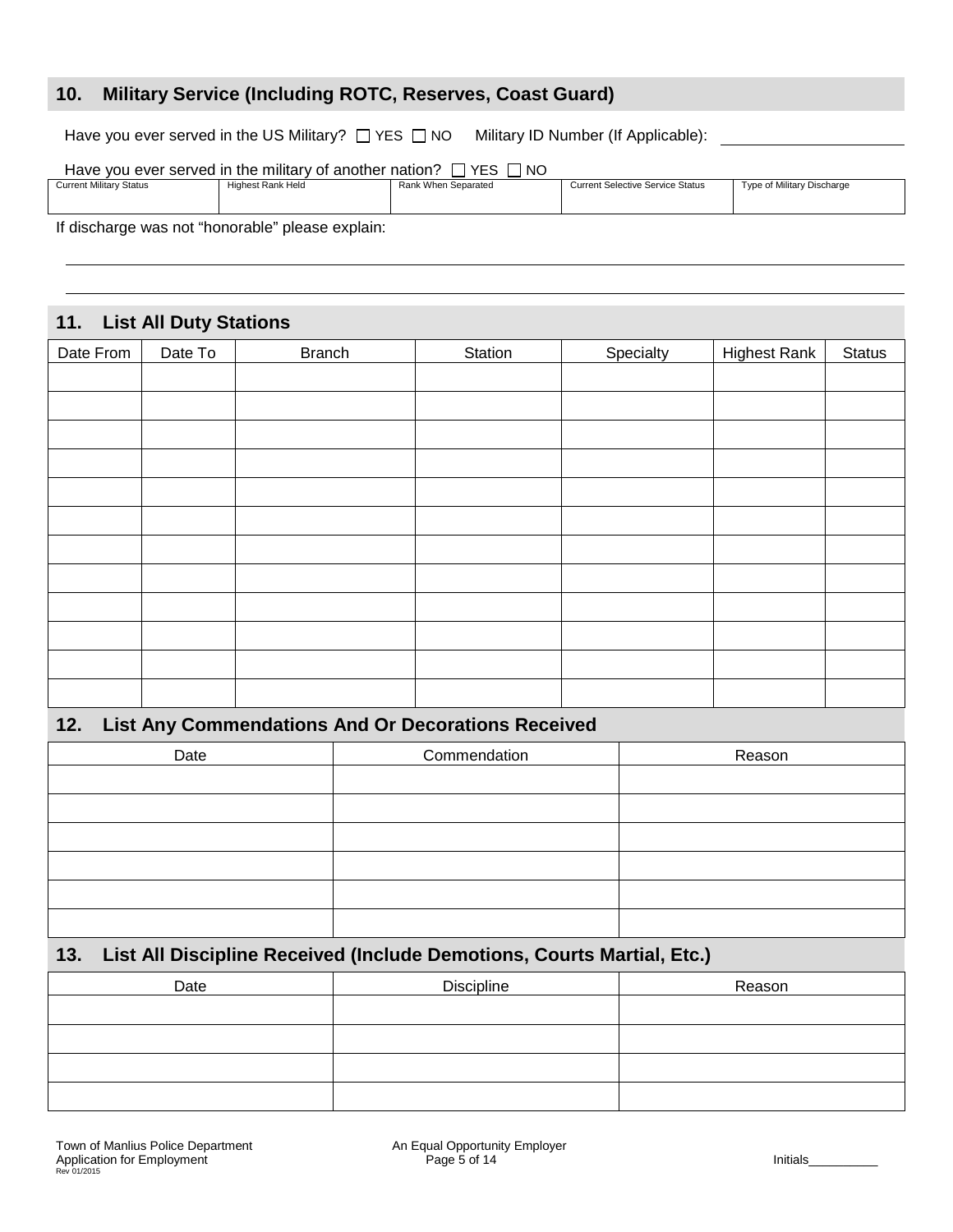|  |  | 14. Employment History (Please list in order of most current first) |  |
|--|--|---------------------------------------------------------------------|--|
|--|--|---------------------------------------------------------------------|--|

|           | , ,                    |                     |          | $\mathbf{r}$ |                     |                                                              |
|-----------|------------------------|---------------------|----------|--------------|---------------------|--------------------------------------------------------------|
| Date From | Employer               |                     | Position |              | Reason For Leaving  |                                                              |
| Date To   | <b>Mailing Address</b> | Phone Number        |          | Supervisor   | <b>Final Salary</b> | Were You Discharged?<br>$\Box$ YES<br>$\Box$ NO              |
| Date From | Employer               |                     | Position |              | Reason For Leaving  |                                                              |
| Date To   | <b>Mailing Address</b> | Phone Number        |          | Supervisor   | <b>Final Salary</b> | Were You Discharged?<br>$\Box$ YES<br>$\Box$ NO              |
| Date From | Employer               |                     | Position |              | Reason For Leaving  |                                                              |
| Date To   | <b>Mailing Address</b> | Phone Number        |          | Supervisor   | <b>Final Salary</b> | Were You Discharged?<br>$\Box$ YES<br>$\Box$ NO              |
| Date From | Employer               |                     | Position |              | Reason For Leaving  |                                                              |
| Date To   | <b>Mailing Address</b> | Phone Number        |          | Supervisor   | <b>Final Salary</b> | Were You Discharged?<br>$\Box$ YES<br>$\Box$ NO              |
| Date From | Employer               |                     | Position |              | Reason For Leaving  |                                                              |
| Date To   | <b>Mailing Address</b> | Phone Number        |          | Supervisor   | <b>Final Salary</b> | Were You Discharged?<br>$\Box$ YES<br>$\sqsupset$ NO         |
| Date From | Employer               |                     | Position |              | Reason For Leaving  |                                                              |
| Date To   | <b>Mailing Address</b> | Phone Number        |          | Supervisor   | <b>Final Salary</b> | Were You Discharged?<br>$\Box$ YES<br>$\Box$ NO              |
| Date From | Employer               |                     | Position |              | Reason For Leaving  |                                                              |
| Date To   | <b>Mailing Address</b> | Phone Number        |          | Supervisor   | <b>Final Salary</b> | Were You Discharged?<br><b>YES</b><br><b>NO</b><br>ΙI        |
| Date From | Employer               |                     | Position |              | Reason For Leaving  |                                                              |
| Date To   | <b>Mailing Address</b> | Phone Number        |          | Supervisor   | <b>Final Salary</b> | Were You Discharged?<br>$\Box$ YES<br><b>NO</b>              |
| Date From | Employer               |                     | Position |              | Reason For Leaving  |                                                              |
| Date To   | <b>Mailing Address</b> | Phone Number        |          | Supervisor   | <b>Final Salary</b> | Were You Discharged?<br><b>YES</b><br>NO                     |
| Date From | Employer               |                     | Position |              | Reason For Leaving  |                                                              |
| Date To   | <b>Mailing Address</b> | Phone Number        |          | Supervisor   | <b>Final Salary</b> | Were You Discharged?<br><b>YES</b><br>NO                     |
| Date From | Employer               |                     | Position |              | Reason For Leaving  |                                                              |
| Date To   | <b>Mailing Address</b> | <b>Phone Number</b> |          | Supervisor   | <b>Final Salary</b> | Were You Discharged?<br>$\Box$ YES<br>$\Box$ NO              |
| Date From | Employer               |                     | Position |              | Reason For Leaving  |                                                              |
| Date To   | <b>Mailing Address</b> | Phone Number        |          | Supervisor   | <b>Final Salary</b> | Were You Discharged?<br><b>YES</b><br>$\blacksquare$<br>ר NO |
| Date From | Employer               |                     | Position |              | Reason For Leaving  |                                                              |
| Date To   | <b>Mailing Address</b> | Phone Number        |          | Supervisor   | <b>Final Salary</b> | Were You Discharged?<br><b>YES</b><br><b>NO</b><br>$\Box$    |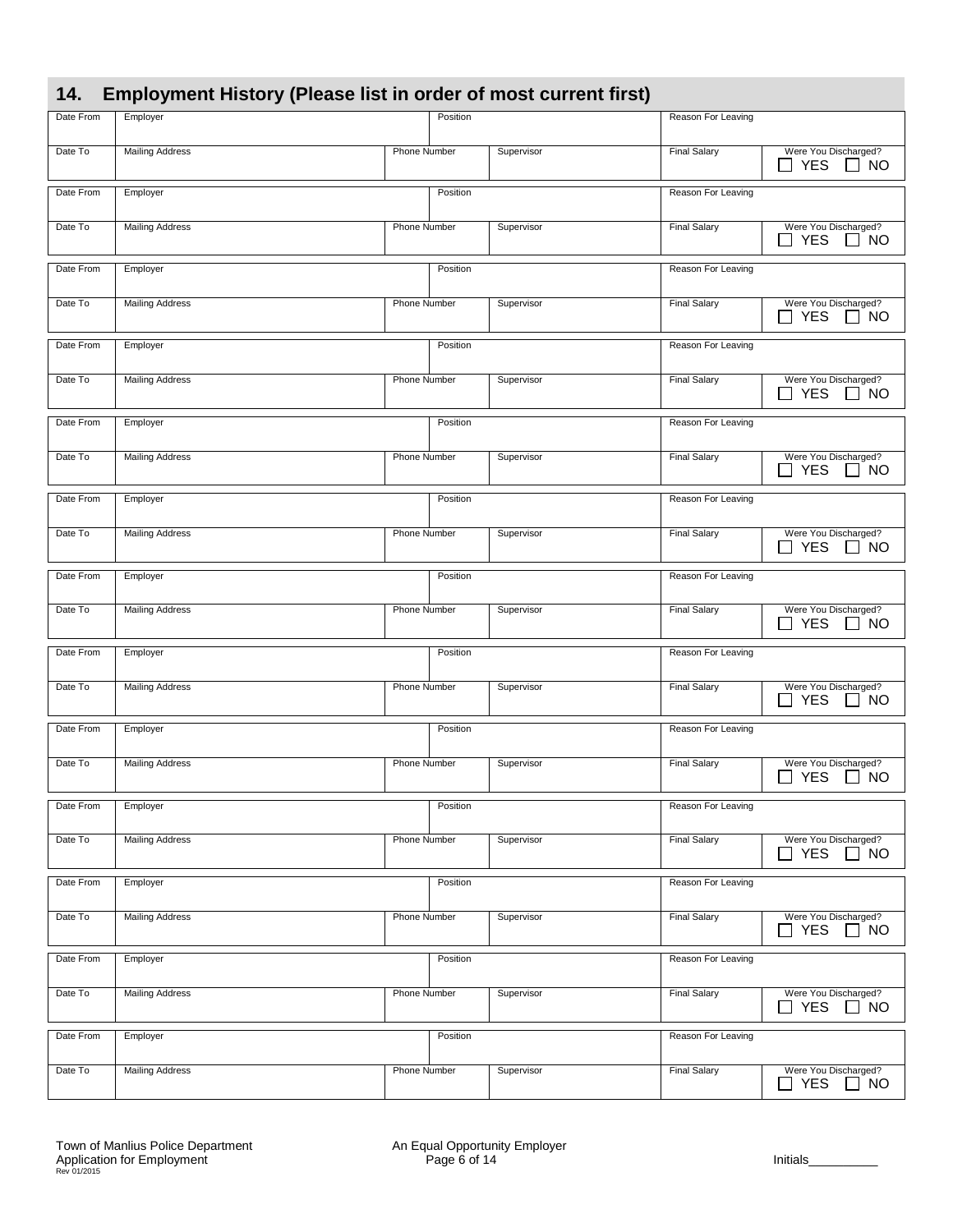# **14. Employment History Continued**

Explain any disciplinary action(s) or termination(s) connected with any of the above employment.

| □ YES □ NO (If yes, please explain: ) | Are you now, or have you ever been an owner or officer of any business engaged in the sale of alcoholic beverages? |
|---------------------------------------|--------------------------------------------------------------------------------------------------------------------|
|                                       |                                                                                                                    |
| Have you ever been bonded? □ YES □ NO |                                                                                                                    |
|                                       | <u> Alexandria de la conte</u>                                                                                     |
|                                       |                                                                                                                    |
|                                       |                                                                                                                    |
|                                       |                                                                                                                    |
|                                       |                                                                                                                    |
|                                       |                                                                                                                    |
|                                       |                                                                                                                    |
|                                       |                                                                                                                    |
|                                       |                                                                                                                    |
|                                       |                                                                                                                    |
|                                       |                                                                                                                    |
|                                       |                                                                                                                    |
|                                       |                                                                                                                    |
|                                       |                                                                                                                    |
|                                       |                                                                                                                    |
|                                       |                                                                                                                    |
|                                       |                                                                                                                    |
|                                       |                                                                                                                    |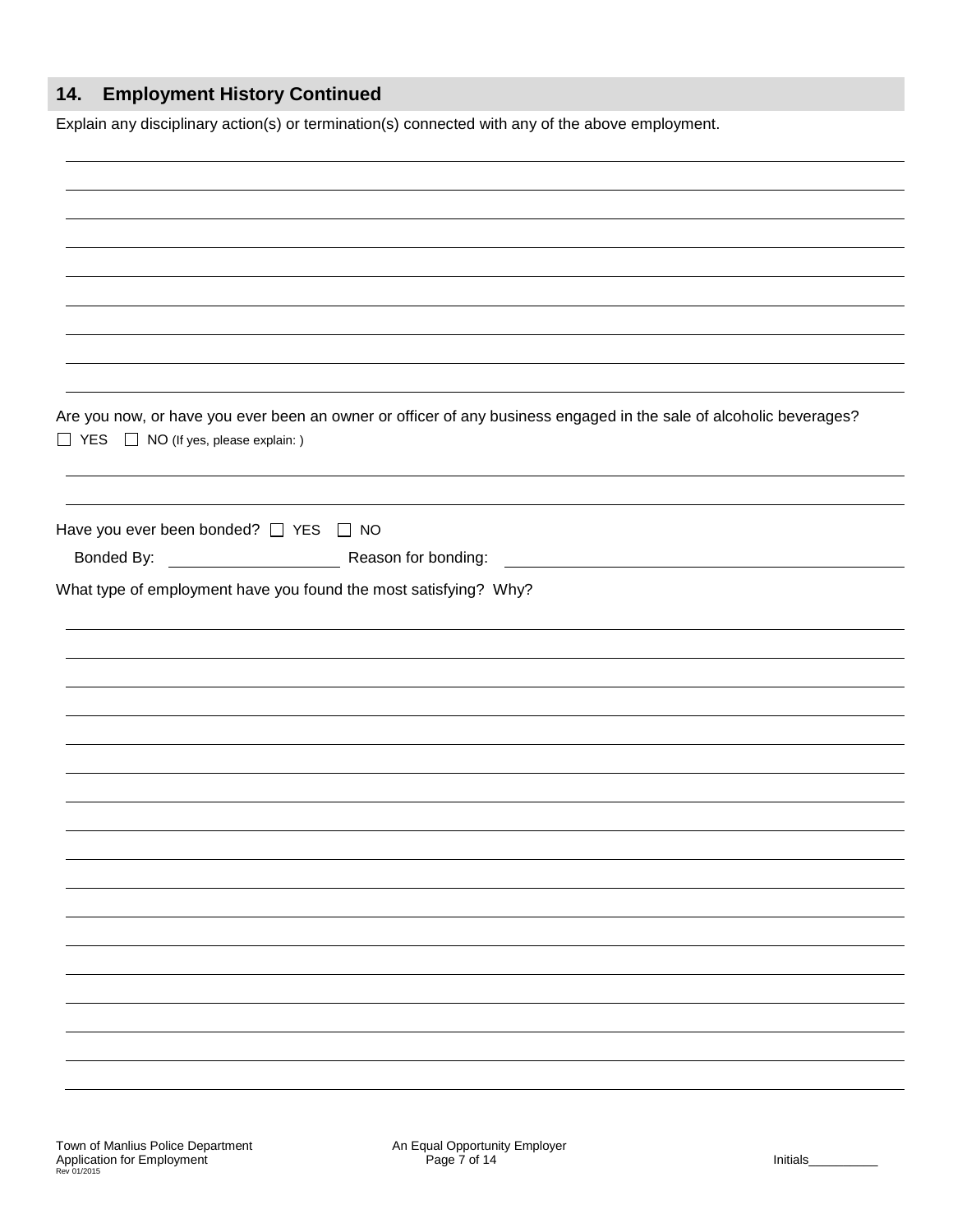# **15. Civil Service Exams Taken**

| Exam Title | Location | <b>Test Date</b> |
|------------|----------|------------------|
|            |          |                  |
|            |          |                  |
|            |          |                  |
|            |          |                  |
|            |          |                  |
|            |          |                  |
|            |          |                  |
|            |          |                  |
|            |          |                  |
|            |          |                  |

# **16. Police Agencies Applied To**

|                    |                      | Date of Application | Are You Currently<br><b>Under Consideration?</b> |
|--------------------|----------------------|---------------------|--------------------------------------------------|
| <b>Agency Name</b> | Position Applied For |                     |                                                  |
|                    |                      |                     | $\Box$ YES $\Box$ NO                             |
|                    |                      |                     | $\Box$ YES $\Box$ NO                             |
|                    |                      |                     | $\Box$ YES $\Box$ NO                             |
|                    |                      |                     | $\Box$ YES $\Box$ NO                             |
|                    |                      |                     | $\Box$ YES $\Box$ NO                             |
|                    |                      |                     | $\Box$ YES<br><b>NO</b><br>$\Box$                |
|                    |                      |                     | $\Box$ YES $\Box$ NO                             |
|                    |                      |                     | $\Box$ YES $\Box$ NO                             |
|                    |                      |                     | $\Box$ YES $\Box$ NO                             |
|                    |                      |                     | $\Box$ YES $\Box$ NO                             |
|                    |                      |                     | $\Box$ YES<br><b>NO</b><br>$\Box$                |
|                    |                      |                     | $\Box$ YES<br>$\Box$ NO                          |
|                    |                      |                     | $\square$ YES<br>$\Box$ NO                       |

#### **17. Personal References**

List all friends and relatives who are or were police officers.

| Name | Address | Phone Number | Relationship To You |
|------|---------|--------------|---------------------|
|      |         |              |                     |
|      |         |              |                     |
|      |         |              |                     |
|      |         |              |                     |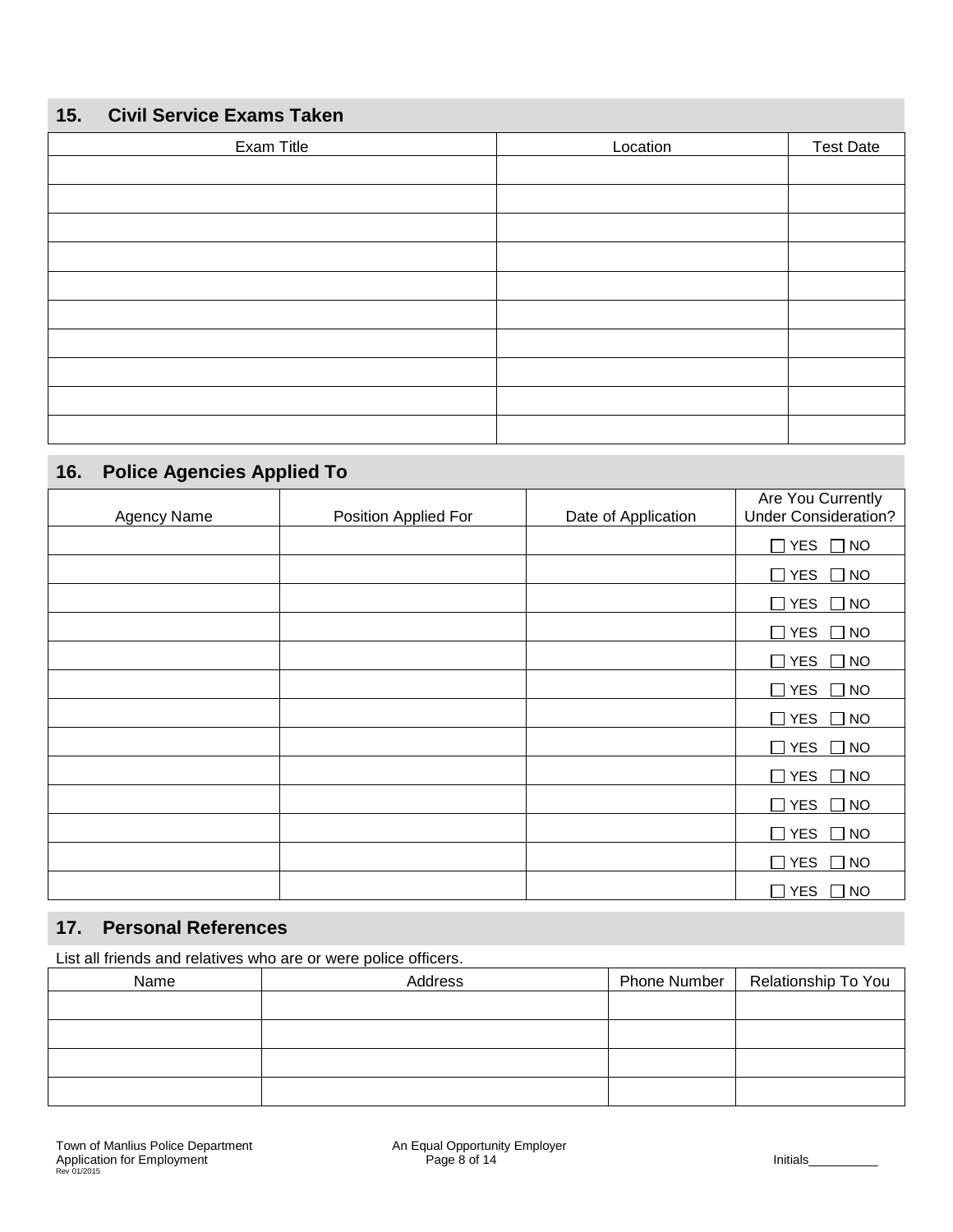# **17. Personal References Continued**

List three (3) personal references.

| Name | Address | Phone | Relationship To You |
|------|---------|-------|---------------------|
|      |         |       |                     |
|      |         |       |                     |
|      |         |       |                     |

List five (5) persons, not listed above, with whom you have associated with in the past five (5) years.

| Name | Address | Phone | Relationship To You |
|------|---------|-------|---------------------|
|      |         |       |                     |
|      |         |       |                     |
|      |         |       |                     |
|      |         |       |                     |
|      |         |       |                     |

List additional persons, not listed already, that you have associated with in the past ten (10)years.

| Name | Address | Phone | Relationship To You |
|------|---------|-------|---------------------|
|      |         |       |                     |
|      |         |       |                     |
|      |         |       |                     |
|      |         |       |                     |
|      |         |       |                     |
|      |         |       |                     |

#### **18. Financial History**

| 18.<br><b>Financial History</b>                                        |                                               |
|------------------------------------------------------------------------|-----------------------------------------------|
| Have you ever been summoned to a civil court for non-payment of debts? | $\Box$ YES $\Box$ NO (If yes, please explain) |
| Are there any monetary judgments against you outstanding and unpaid?   | $\Box$ YES $\Box$ NO (If yes, please explain) |
| Has a lien or attachment ever been served upon you?                    | $\Box$ YES $\Box$ NO (If yes, please explain) |
| Have your wages ever been garnished?                                   | $\Box$ YES $\Box$ NO (If yes, please explain) |
| Have you ever filed for bankruptcy?                                    | $\Box$ YES $\Box$ NO (If yes, please explain) |
|                                                                        |                                               |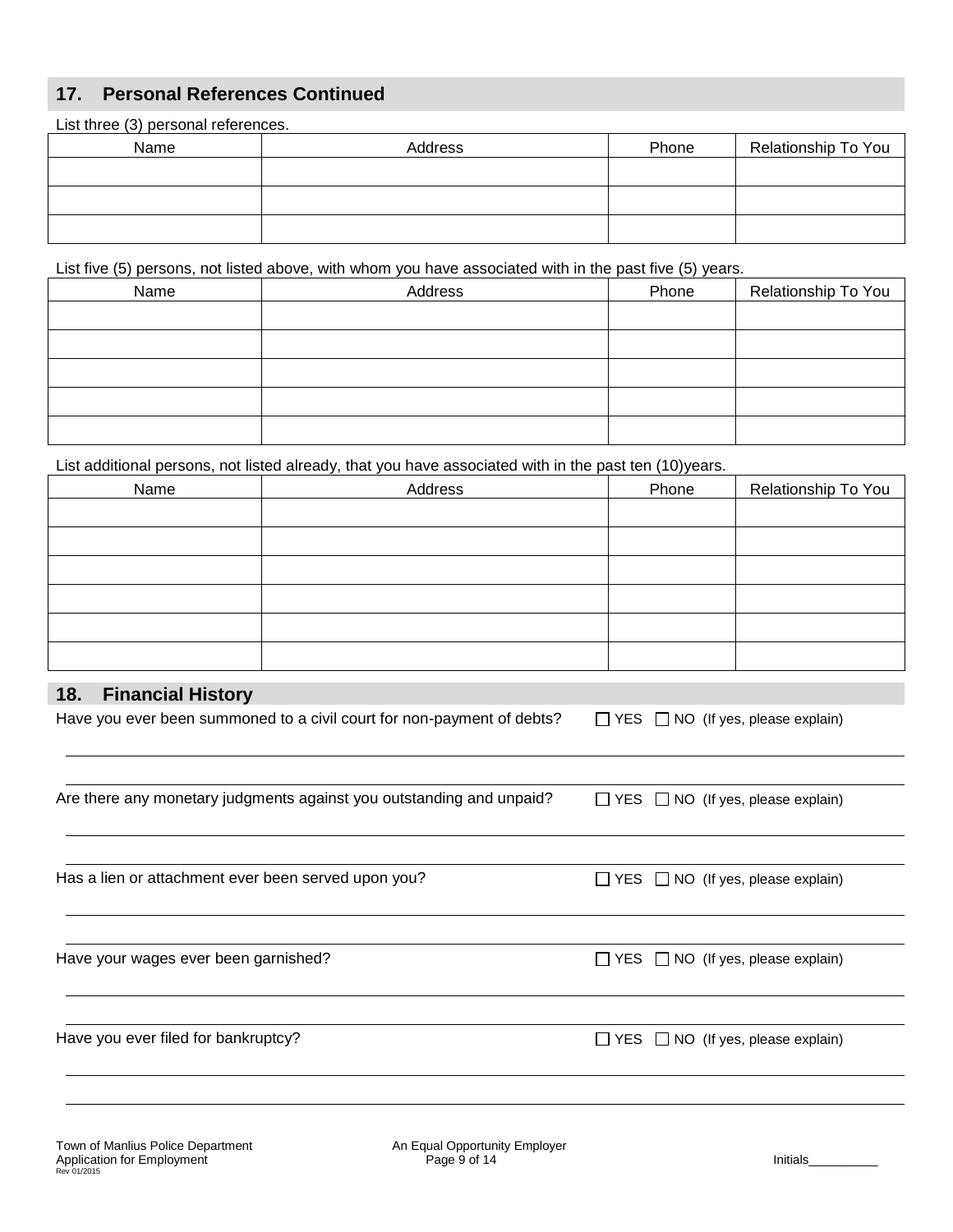#### **19. Firearms**

| Other than for arrest, have you ever been fingerprinted? $\Box$ YES $\Box$ NO (If yes, please explain) |                                               |  |
|--------------------------------------------------------------------------------------------------------|-----------------------------------------------|--|
| Do you possess a pistol permit? $\Box$ YES $\Box$ NO                                                   | $Type: \Box$ Carry $\Box$ Other Permit Number |  |
| Have you ever been denied a pistol permit? $\Box$ YES $\Box$ NO (If yes, please explain)               |                                               |  |

| List all firearms that you own or possess. |       |         |                      |  |
|--------------------------------------------|-------|---------|----------------------|--|
| Make                                       | Model | Caliber | <b>Serial Number</b> |  |
|                                            |       |         |                      |  |
|                                            |       |         |                      |  |
|                                            |       |         |                      |  |
|                                            |       |         |                      |  |

# **20. Criminal History**

|  | Have you ever been arrested? |  |  | $\Box$ YES $\Box$ NO (If yes, please explain) |
|--|------------------------------|--|--|-----------------------------------------------|
|--|------------------------------|--|--|-----------------------------------------------|

#### List all convictions for crimes and offenses, other than traffic, include any Federal and out-of-state.

| Police Agency | Location | Crime/Offense | Disposition | Date |
|---------------|----------|---------------|-------------|------|
|               |          |               |             |      |
|               |          |               |             |      |
|               |          |               |             |      |
|               |          |               |             |      |
|               |          |               |             |      |

| Have you ever possessed or used illegal drugs? □ YES □ NO (If yes, please explain) |  |  |  |
|------------------------------------------------------------------------------------|--|--|--|
|------------------------------------------------------------------------------------|--|--|--|

| Date | Location | Circumstances |
|------|----------|---------------|
|      |          |               |
|      |          |               |
|      |          |               |
|      |          |               |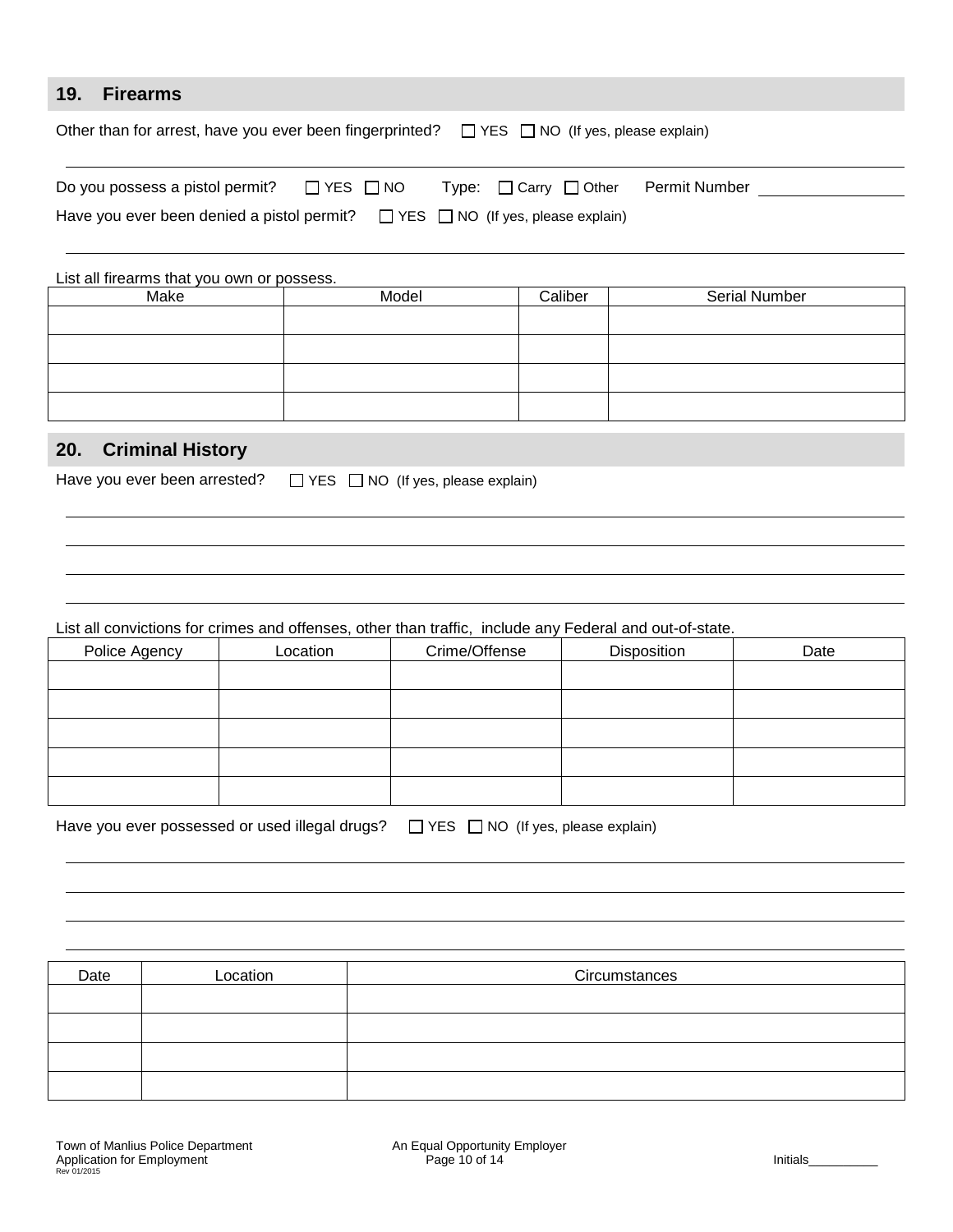#### **21. Driving Record**

| _____<br>- -          |       |       |                   |
|-----------------------|-------|-------|-------------------|
| Driver License Number | Class | State | Restrictions<br>. |
|                       |       |       |                   |
|                       |       |       |                   |
|                       |       |       |                   |

Please list all traffic related violations and arrests.

| Date | Violation | Disposition | Police Agency | Location of Violation |
|------|-----------|-------------|---------------|-----------------------|
|      |           |             |               |                       |
|      |           |             |               |                       |
|      |           |             |               |                       |
|      |           |             |               |                       |
|      |           |             |               |                       |
|      |           |             |               |                       |
|      |           |             |               |                       |
|      |           |             |               |                       |

Has your driver's license ever been suspended or revoked?  $\Box$  YES  $\Box$  NO (If yes, please explain)

Have you ever been refused a drivers license by any state?  $\Box$  YES  $\Box$  NO (If yes, please explain)

List all motor vehicles that you own or operate.

| Year | Make | Model | Color | <b>Registration Number</b> |
|------|------|-------|-------|----------------------------|
|      |      |       |       |                            |
|      |      |       |       |                            |
|      |      |       |       |                            |
|      |      |       |       |                            |

List all motor vehicle accidents that you have been involved in.

| Date | <b>Investigating Agency</b> | Were you the driver? | Were there injuries? | Were you at fault?   |
|------|-----------------------------|----------------------|----------------------|----------------------|
|      |                             | $\Box$ YES $\Box$ NO | $\Box$ YES $\Box$ NO | $\Box$ YES $\Box$ NO |
|      |                             | $\Box$ YES $\Box$ NO | $\Box$ YES $\Box$ NO | $\Box$ YES $\Box$ NO |
|      |                             | $\Box$ YES $\Box$ NO | $\Box$ YES $\Box$ NO | $\Box$ YES $\Box$ NO |
|      |                             | $\Box$ YES $\Box$ NO | $\Box$ YES $\Box$ NO | $\Box$ YES $\Box$ NO |
|      |                             | $\Box$ YES $\Box$ NO | $\Box$ YES $\Box$ NO | $\Box$ YES $\Box$ NO |
|      |                             | $\Box$ YES $\Box$ NO | $\Box$ YES $\Box$ NO | $\Box$ YES $\Box$ NO |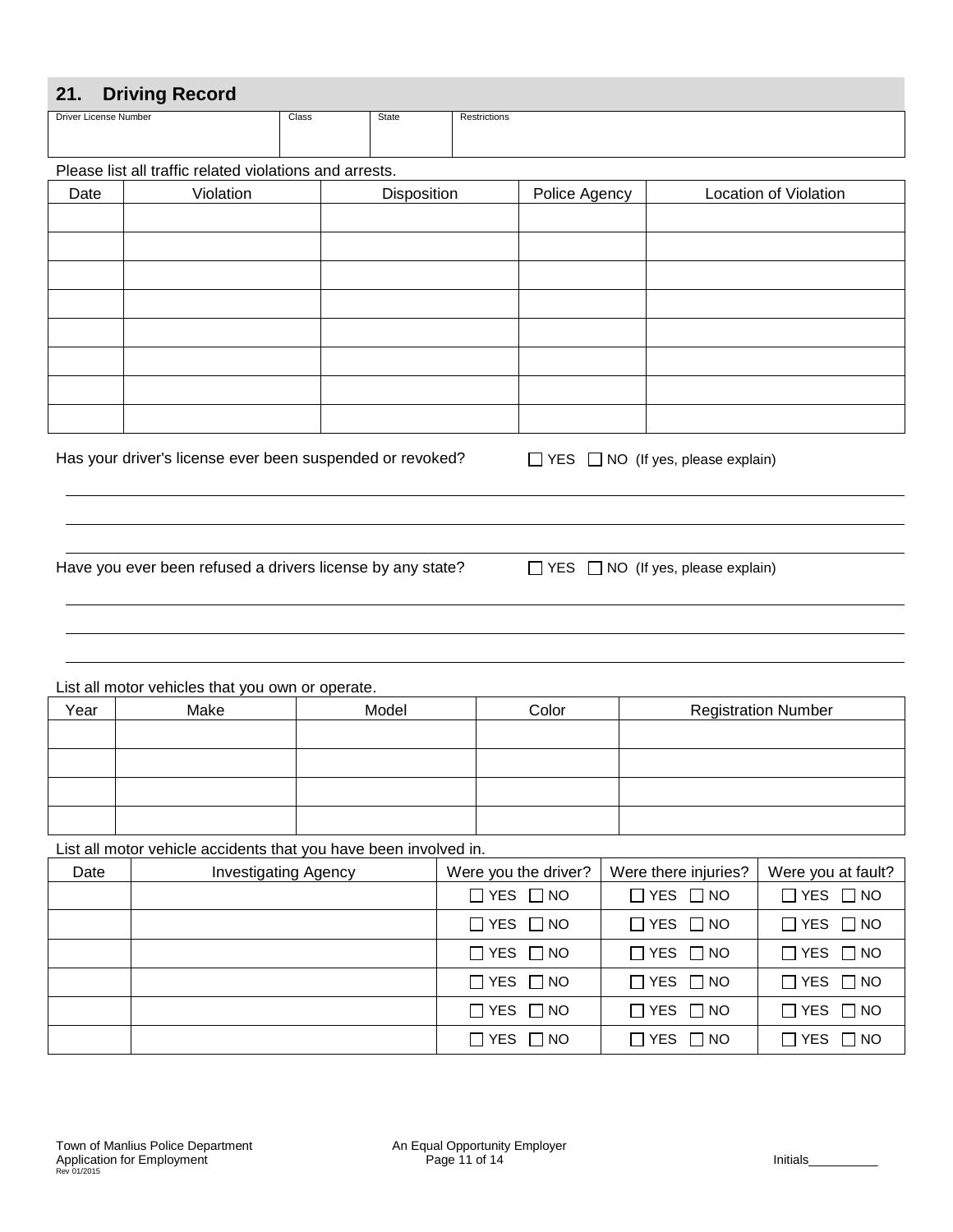| Application Supplemental Form For All Responses Requiring Additional Space.<br>22. |         |                       |  |  |  |
|------------------------------------------------------------------------------------|---------|-----------------------|--|--|--|
| Page #                                                                             | Heading | Supplemental Response |  |  |  |
|                                                                                    |         |                       |  |  |  |
|                                                                                    |         |                       |  |  |  |
|                                                                                    |         |                       |  |  |  |
|                                                                                    |         |                       |  |  |  |
|                                                                                    |         |                       |  |  |  |
|                                                                                    |         |                       |  |  |  |
|                                                                                    |         |                       |  |  |  |
|                                                                                    |         |                       |  |  |  |
|                                                                                    |         |                       |  |  |  |
|                                                                                    |         |                       |  |  |  |
|                                                                                    |         |                       |  |  |  |
|                                                                                    |         |                       |  |  |  |
|                                                                                    |         |                       |  |  |  |
|                                                                                    |         |                       |  |  |  |
|                                                                                    |         |                       |  |  |  |
|                                                                                    |         |                       |  |  |  |
|                                                                                    |         |                       |  |  |  |
|                                                                                    |         |                       |  |  |  |
|                                                                                    |         |                       |  |  |  |
|                                                                                    |         |                       |  |  |  |
|                                                                                    |         |                       |  |  |  |
|                                                                                    |         |                       |  |  |  |
|                                                                                    |         |                       |  |  |  |
|                                                                                    |         |                       |  |  |  |
|                                                                                    |         |                       |  |  |  |
|                                                                                    |         |                       |  |  |  |
|                                                                                    |         |                       |  |  |  |
|                                                                                    |         |                       |  |  |  |
|                                                                                    |         |                       |  |  |  |
|                                                                                    |         |                       |  |  |  |
|                                                                                    |         |                       |  |  |  |
|                                                                                    |         |                       |  |  |  |
|                                                                                    |         |                       |  |  |  |
|                                                                                    |         |                       |  |  |  |
|                                                                                    |         |                       |  |  |  |
|                                                                                    |         |                       |  |  |  |
|                                                                                    |         |                       |  |  |  |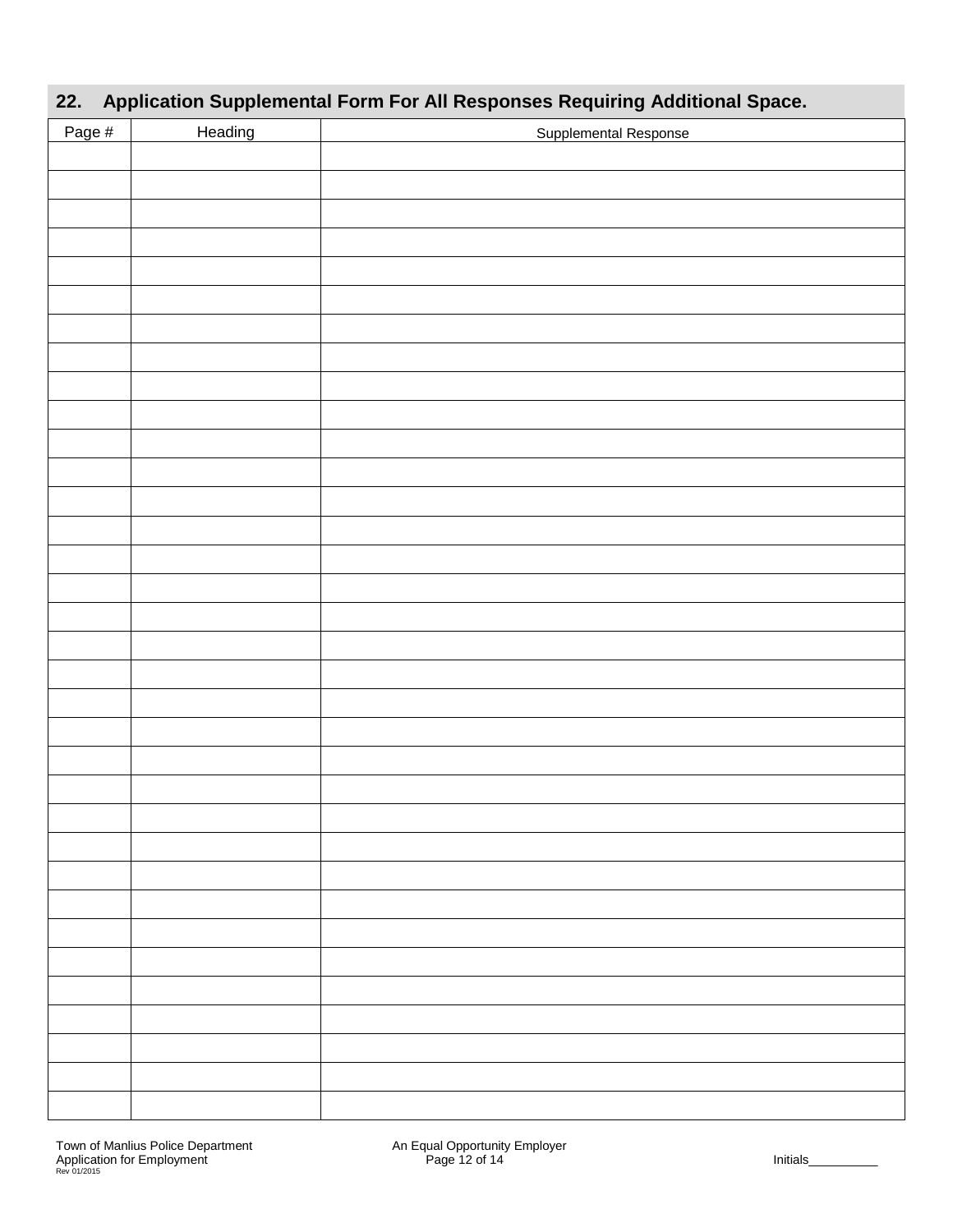#### **22. Application Supplemental Form For All Responses Requiring Additional Space.**

| Page # | Heading | Supplemental Response |
|--------|---------|-----------------------|
|        |         |                       |
|        |         |                       |
|        |         |                       |
|        |         |                       |
|        |         |                       |
|        |         |                       |
|        |         |                       |
|        |         |                       |
|        |         |                       |
|        |         |                       |
|        |         |                       |
|        |         |                       |
|        |         |                       |
|        |         |                       |
|        |         |                       |
|        |         |                       |
|        |         |                       |
|        |         |                       |
|        |         |                       |
|        |         |                       |
|        |         |                       |
|        |         |                       |
|        |         |                       |
|        |         |                       |
|        |         |                       |
|        |         |                       |
|        |         |                       |
|        |         |                       |
|        |         |                       |
|        |         |                       |
|        |         |                       |
|        |         |                       |
|        |         |                       |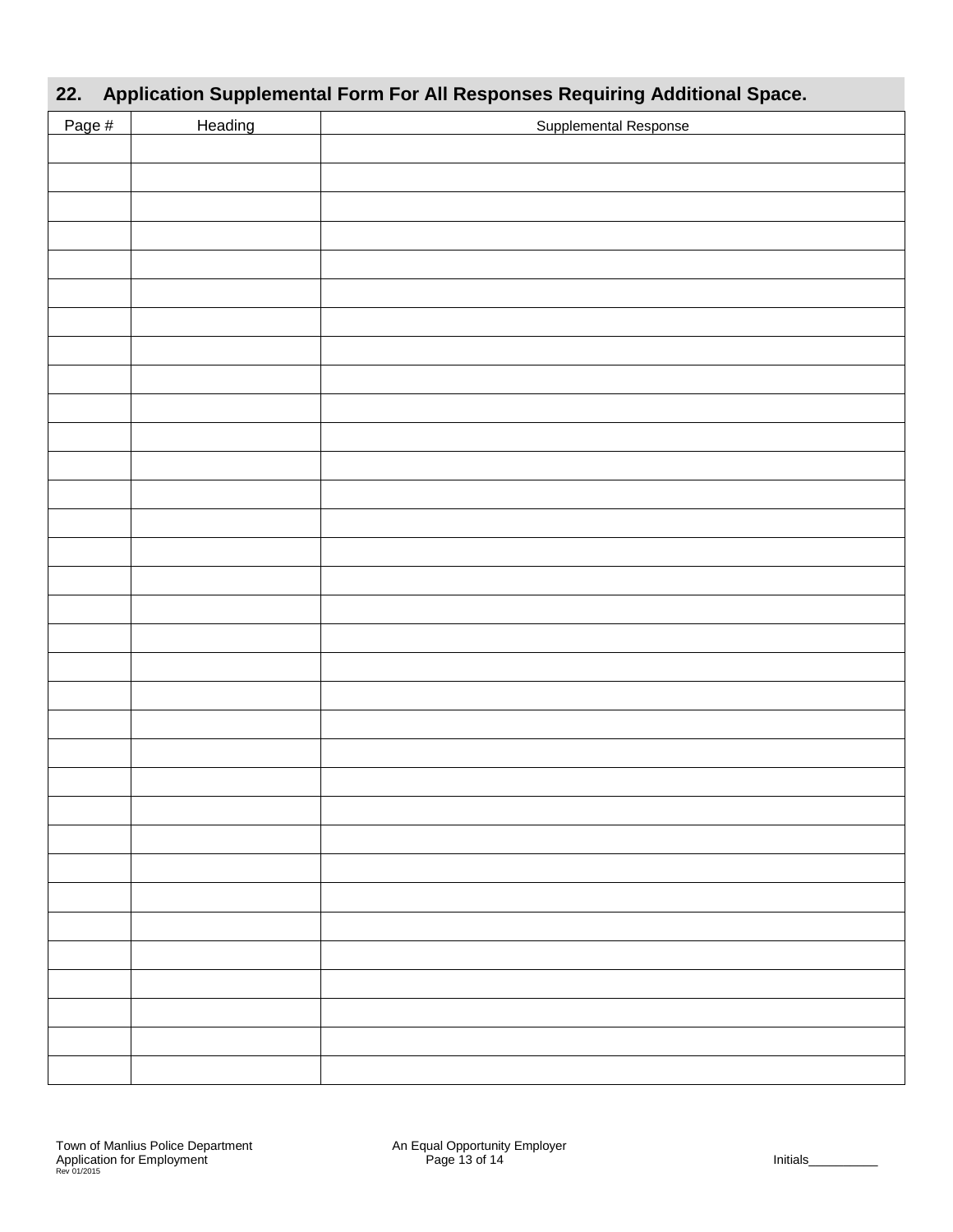#### **23. Interest In Law Enforcement**

Use the space below to briefly explain your interest in Law enforcement.

#### **24. Review**

 Review this form and make certain that all questions are answered completely. List any question that you were unable to answer on the supplemental page, and explain why you were unable to answer that question. This form must be signed in the presence of a Town of Manlius Police Department employee. **Do Not** sign this form until you are instructed to do so.

**State of New York County of Onondaga** State of New York<br>County of Onondaga<br>Town of Manlius

I, the ing duly sworn depose and say that I have personally completed in my own hand this Application for Employment consisting of \_\_\_\_\_ pages in total for the Town of Manlius Police Department. Furthermore, I swear that the facts contained herein are true and correct to the best of my knowledge. I also understand that any false statement made herein is punishable as a Class A misdemeanor pursuant to Section 210.45 of the New York State Penal Law.

Witness's Signature/Date/Time Candidate's Signature/Date/Time